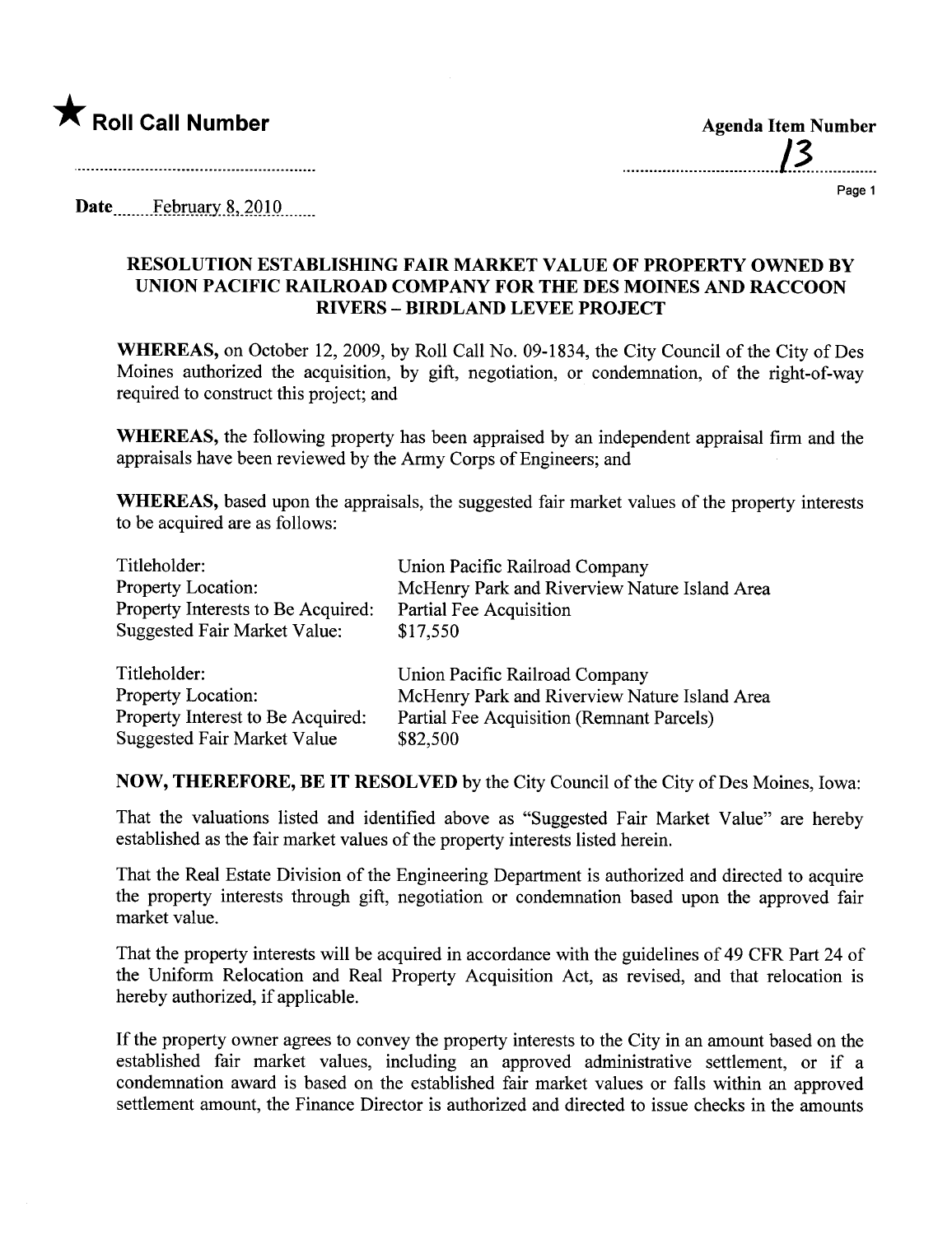

...................................1.).............. Page 2

Date February 8, 2010

necessary to cary out these transactions and to pay any unforeseen additional costs certified by the Legal Department and the Engineering Department; the Real Estate Division Manager is authorized and directed to complete these transactions in accordance with standard real estate practices and state law requirements.

That the Real Estate Division of the Engineering Department is directed to obtain the Legal Department's review and approval of all closing documents prior to closing.

That the City Clerk is hereby authorized and directed to endorse upon the Real Estate documents listed above the approval and acceptance of this Council, the Mayor is authorized and directed to sign all necessary real estate documents, and the City Clerk is further authorized and directed to deliver the aforementioned documents to the Real Estate Division Manager, who shall proceed to closing in accordance with standard real estate practices.

That the Real Estate Division Manager is hereby authorized and directed to execute Maintain Vacancy Agreements and Rental Agreements, if necessary.

(Council Communication 10-  $\mathcal{O}7$ ( )

Moved by to adopt.

| ROVED AS TO FORM: |
|-------------------|
|                   |
| enna K. Frank     |

 $\sim$  Assistant City Attorney

| 12CW                  |             |             |             |                 |                                                                                                                                                                                                                                                                                                                            |  |
|-----------------------|-------------|-------------|-------------|-----------------|----------------------------------------------------------------------------------------------------------------------------------------------------------------------------------------------------------------------------------------------------------------------------------------------------------------------------|--|
| <b>COUNCIL ACTION</b> | <b>YEAS</b> | <b>NAYS</b> | <b>PASS</b> | <b>ABSENT</b>   | <b>CERTIFICATE</b>                                                                                                                                                                                                                                                                                                         |  |
| <b>COWNIE</b>         |             |             |             |                 |                                                                                                                                                                                                                                                                                                                            |  |
| <b>COLEMAN</b>        |             |             |             |                 | I, DIANE RAUH, City Clerk of said City hereby<br>certify that at a meeting of the City Council of<br>said City of Des Moines, held on the above date,<br>among other proceedings the above was adopted.<br>IN WITNESS WHEREOF, I have hereunto set my<br>hand and affixed my seal the day and year first<br>above written. |  |
| <b>GRIESS</b>         |             |             |             |                 |                                                                                                                                                                                                                                                                                                                            |  |
| <b>HENSLEY</b>        |             |             |             |                 |                                                                                                                                                                                                                                                                                                                            |  |
| <b>MAHAFFEY</b>       |             |             |             |                 |                                                                                                                                                                                                                                                                                                                            |  |
| <b>MEYER</b>          |             |             |             |                 |                                                                                                                                                                                                                                                                                                                            |  |
| <b>MOORE</b>          |             |             |             |                 |                                                                                                                                                                                                                                                                                                                            |  |
| <b>TOTAL</b>          |             |             |             |                 |                                                                                                                                                                                                                                                                                                                            |  |
| <b>MOTION CARRIED</b> |             |             |             | <b>APPROVED</b> |                                                                                                                                                                                                                                                                                                                            |  |
|                       |             |             |             | <b>Mayor</b>    | City Clerk                                                                                                                                                                                                                                                                                                                 |  |